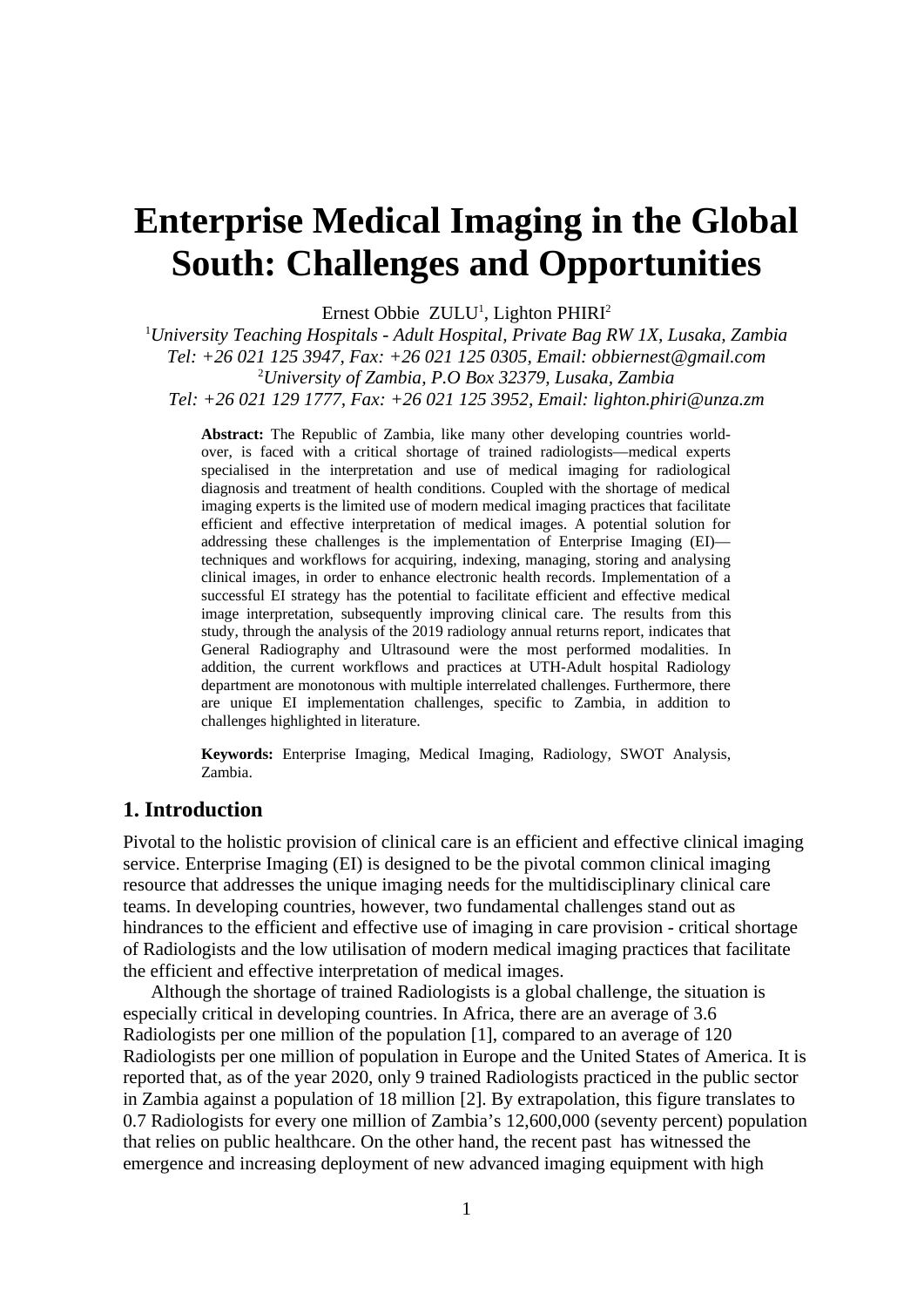performance capabilities, able to conduct by far more examinations in a given time period. These advanced imaging equipment in modalities such as Computed Tomography (CT) and Magnetic Resonance Imaging (MRI) have inevitably led to a higher volume of radiological images that need to be effectively stored, processed and retrieved. In contrast, however, there is underutilisation of effective modern medical imaging practices, such as EI strategies. The low utilisation of the more efficient and effective modern medical imaging practices is multifaceted, among which are (but not restricted to) the perceived high cost, under-developed health care systems, lack of expertise among users and a lack of ability to deliver the high-technology infrastructure required. These challenges necessitate the use of effective solutions, such as the application of EI strategies, in order that imaging effectively supports quality healthcare delivery.

This paper focuses on presenting the grand challenges that adversely affect the effective interpretation of medical images and explores the opportunities that are available, within the existing limitations, for potential leveraging of EI strategies in order to enhance medical imaging interpretation in Zambia. The remainder of the paper is organised as follows: Section 2 presents existing literature that is related to this paper, while Section 3 outlines the research approach associated with this work. In Section 4, the radiological landscape in Zambia is presented, focusing on challenges observed by the researchers at the highest referral hospitals in Zambia - The University Teaching Hospitals. In Section 5, potential opportunities associated with EI are outlined and, finally, Section 6 discusses the conclusion and potential future directions.

# **2. Related Work**

## *2.1. Radiology and Radiography Challenges in Zambia*

Radiology and Radiography workers in Zambia include Radiologists, Radiology Nurses, Sonographers, Radiographers, Radiography Technologists, Dark room attendants, Medical Physicists, Radiation therapists and Nuclear Physicians. The challenge of low staffing levels in all these radiology workers has been well-documented in previous works, with the shortage said to be critical among Specialist Radiologists, Radiology Nurses, Nuclear Physicians and Medical Physicists [\[3\]–\[5\]](https://paperpile.com/c/tVndUg/072z+c63h+sKWl). This literature, however, has not reported the impact of this challenge and has not explored other challenges that include partially digitised imaging systems, increased workload, inefficient workflows, image storage and retrieval issues, disjointed departmental imaging services and limited expansion of the imaging sector beyond diagnostic services. Clinical imaging ought to integrate diagnostic and non-diagnostic imaging aspects such as Procedural Imaging, Evidence Imaging and Image-Based Clinical Reports [\[6\]](https://paperpile.com/c/tVndUg/uGM5) in order to provide a seamless service across the multidisciplinary clinical stakeholders.

#### *2.2. Enterprise Medical Imaging*

EI is defined as a combination of techniques, processes and procedures for facilitating the effective collection, storage, management, distribution and analysis of clinical medical imaging content in health settings [\[6\]](https://paperpile.com/c/tVndUg/uGM5). In essence the purpose of an EI infrastructure is to ensure the effective integration of technological components involved in the end-to-end medical imaging workflows. Petersilge states that in addition to consolidating radiological infrastructure and services, EI provides an avenue for accommodating other forms of medical media [\[7\].](https://paperpile.com/c/tVndUg/GR6U) Petersilge further states that EI has the potential to improve clinical care and operational efficiency. The increase in imaging modalities and, therefore, imaging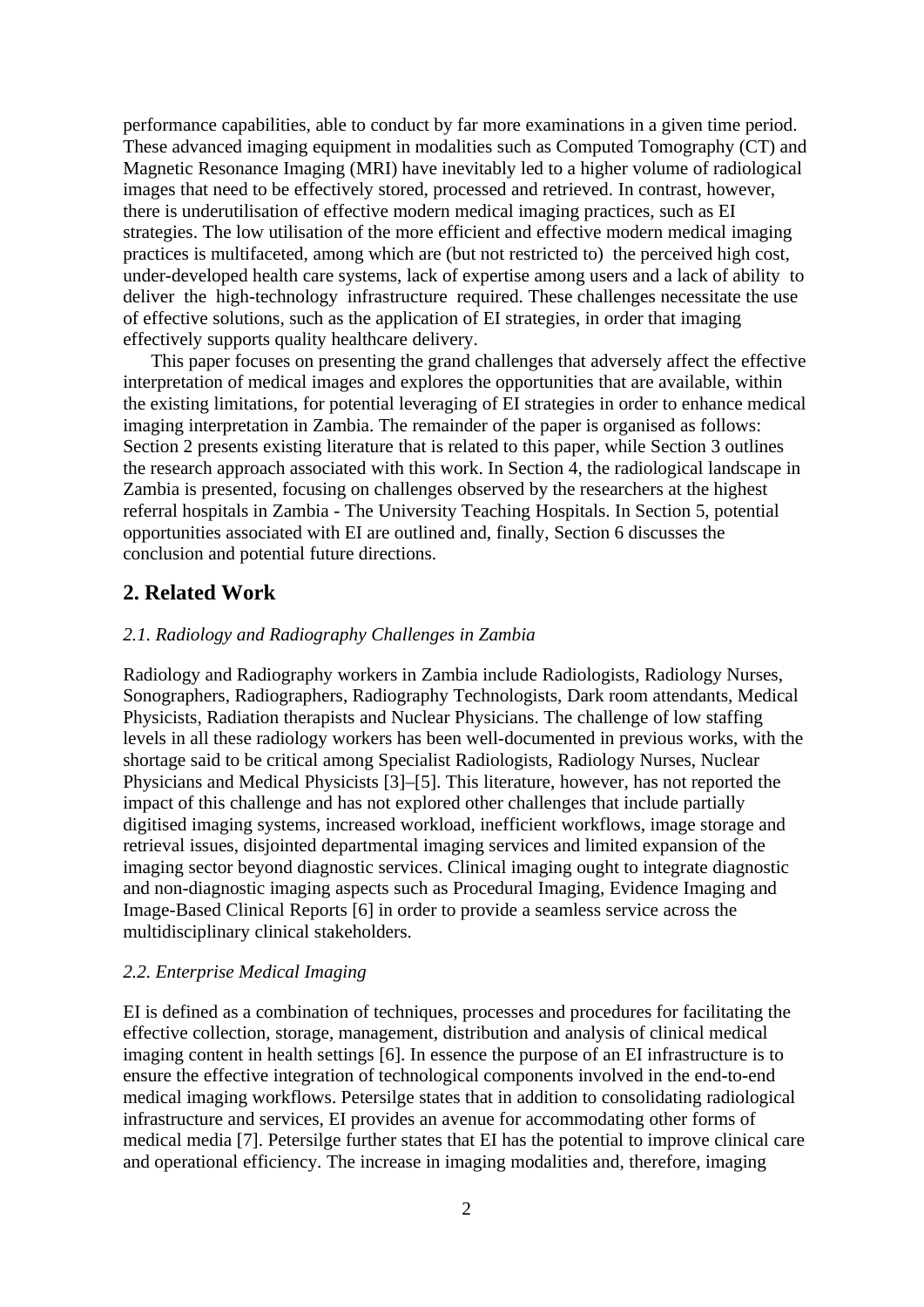examinations, and the importance of reduced turnaround time of medical image interpretation reports necessitate the need for an effective EI strategy.

While the technological infrastructure is crucial for successful implementation of EI, Roth et al. propose that seven key elements are necessary for the successful implementation of an end-to-end EI program: effective governance, a clear EI strategic plan, a standards-based EI technological infrastructure, clinical images and multimedia content to be used by stakeholders, an enterprise image viewer for accessing and managing medical images, interoperable services capable of facilitating exchange of images with external services and, image analytics tools for reporting purposes [\[6\].](https://paperpile.com/c/tVndUg/uGM5) However, implementation of EI strategies is not without challenges. Clunie et al. discuss key technical challenges and potential solutions associated with implementation of EI, primarily focusing on acquisition and management of enterprise images [\[8\].](https://paperpile.com/c/tVndUg/yPZP) In order to highlight the significance of EI workflows, Towbin et al. describe workflow challenges and solutions that are aligned with EI [\[9\]](https://paperpile.com/c/tVndUg/Rsjl). It is worth noting that EI, similar to most technologically inclined undertakings, encompasses numerous aspects that involve key aspects of information systems: hardware, software, communications infrastructure, data sources, people and procedures [\[10\]](https://paperpile.com/c/tVndUg/544I), all of which need to be taken into account during implementation of an EI strategy.

Due to the complex nature of EI, careful planning is required for its successful implementation. Primo et al. recommend a 10-point plan for addressing core benefits and requirements for an institutional EI strategy [\[11\].](https://paperpile.com/c/tVndUg/TUGV)

# **3. Methodology**

The primary goal of this work was to highlight the challenges and opportunities associated with the implementation and adoption of EI. A Strengths-Weaknesses-Opportunities-Threats (SWOT) analysis [\[12\]](https://paperpile.com/c/tVndUg/vEeD) was conducted—using the University Teaching Hospitals' (UTHs) Adult Hospital, in Zambia as a case study—in order to uncover the strengths, weaknesses, opportunities and threats associated with the implementation of EI. The weaknesses and threats are discussed in Section 4, while the strengths and opportunities are outlined in Section 5. The UTHs Adult Hospital was used as a case example as one of the authors has been actively practicing and working as a Radiology Resident in the environment, and as such has gained a unique perspective of the workflows associated with medical imaging interpretation and services.

The primary sources of data used in this paper include participant observations [\[13\]](https://paperpile.com/c/tVndUg/yIWD) conducted by one of the authors, working at the UTHs Adult Hospital; secondary data compiled by the Chief Radiographer—specifically, reported medical imaging examinations conducted in 2019—and, additionally, a meta-analysis [\[14\]](https://paperpile.com/c/tVndUg/XOcx) conducted to consolidate stateof-the-art work on EI.

## *3.1. Participant Observations*

The participant observations conducted primarily involved identification of challenges and opportunities associated with the end-to-end radiological workflows initiated by the referring physician when they request for an imaging examination to be performed and interpreted, to the point when radiologists analyse and interpret the medical images and subsequently produce a detailed report.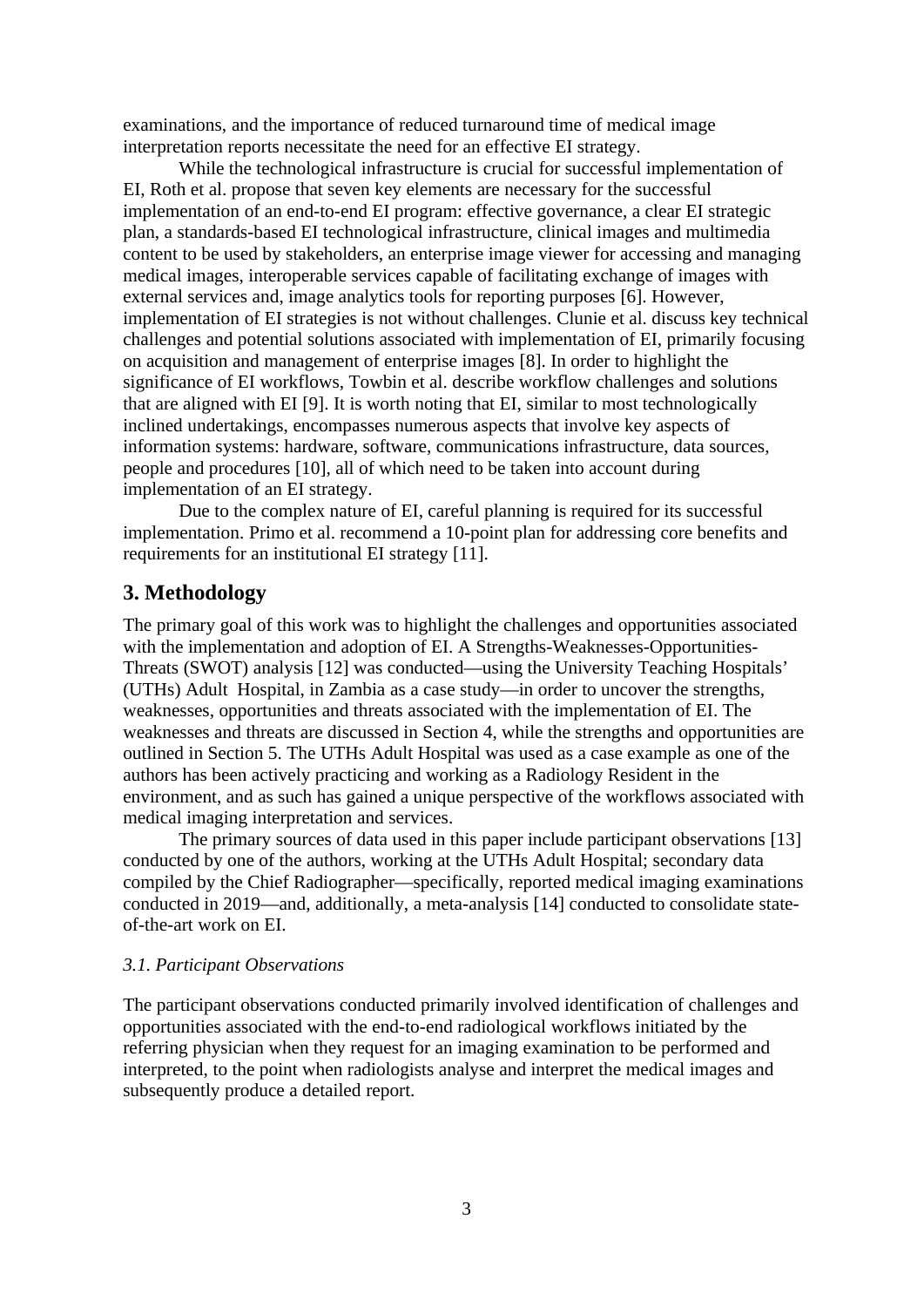# *3.2. Enterprise Imaging Meta-analysis*

A literature review was conducted to consolidate prior work on EI. While there is a large body of literature on EI, the focus was on work by the Society for Imaging Informatics in Medicine  $(SIM)^1$  $(SIM)^1$ . Specifically, the literature surveyed was restricted to work highlighting challenges associated with implementation of EI and literature that focused on strategies and implementation guidelines.

# *3.3. SWOT Analysis*

As earlier stated, data analysis was conducted using a detailed SWOT analysis that was aimed at identifying challenges and opportunities. A SWOT analysis was chosen as a methodology for analysing potential challenges and opportunities due to its proven effectiveness when formulating organisational strategies [\[15\]](https://paperpile.com/c/tVndUg/TJEh) and because of its increasingly wide application in academic research [\[16\]](https://paperpile.com/c/tVndUg/p3vs).



# **4. Radiological Landscape in Zambia**

Figure 1: Distribution of Level 1, 2 and 3 Health Facilities in Zambia

The hierarchy of the Zambian healthcare system has the Health Post as the lowest point of care, followed by the Urban/Rural Health Centre. The next three levels of care are referral facilities designated Level 1, Level 2, and Level 3 hospitals according to the catchment population, inpatient bed capacity and specialist care provided.

<span id="page-3-0"></span><sup>1</sup> [https://siim.org](https://siim.org/)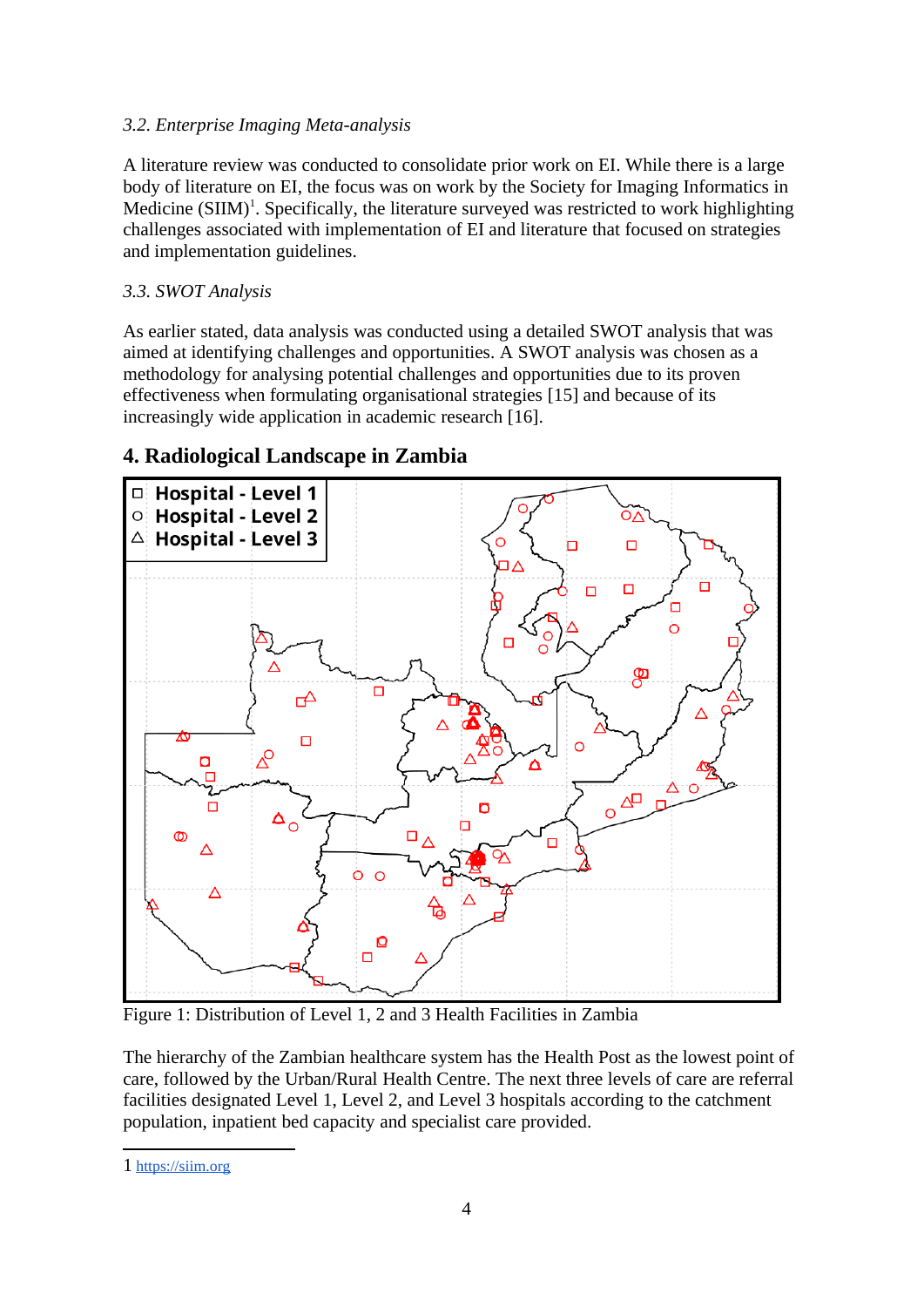Radiology services in Zambia are mainly provided at referral facilities (Level 1 to Level 3 Hospitals), although a selection of health centres offer some basic imaging services. The majority of facilities providing radiological services are run by the government through the Ministry of Health (MoH). Others include the Defence Force Medical Services, missionary or non-governmental organisations and the private sector. Figure 1 shows the distribution of health facilities in Zambia's 10 provincial regions [\[17\].](https://paperpile.com/c/tVndUg/WhYK)

The higher the facility is within the health system hierarchy, the higher the radiology equipment and staff establishment. Thus, Level 3 Hospitals generally have more diverse imaging modalities. The most widely accessible modalities and therefore the most frequently performed as shown in the example for UTH-Adult Hospital in Figure 2, are General Radiography (GR) and Ultrasound (US), which are accessible almost invariably at all facilities that offer imaging services. Higher facilities may additionally have one or more of the following modalities: Fluoroscopy (FL), Mammography (MM), Dual-Energy X-ray Absorptiometry (DEXA), CT, Digital Subtraction Angiography (DSA), MRI and Radioisotope imaging. The Radiation Protection Authority (RPA), is mandated and responsible for licensure and maintenance of a comprehensive inventory of the country's registered medical imaging equipment as well as regulating medical radiation practices.



Figure 2: 2019 Radiology Annual Returns at UTH-Adult Hospital

# *4.1. Imaging Workflows Case Example: University Teaching Hospitals in Zambia*

The University Teaching Hospitals (UTHs)<sup>[2](#page-4-0)</sup> consists of five separate, specialised but colocated hospitals which are the highest referral healthcare facilities in Zambia with superspecialist services. While some sister hospitals within the UTHs have some imaging suites, the main Radiology department falls under the Adult Hospital.

Although minor differences in the individual steps through the imaging process may exist between facilities and facility levels, the general workflow given here for UTH-Adult hospital Radiology department is generally accepted as being similar in most facilities.

The process to perform an imaging examination in any modality is initiated when a physician refers a patient or client through a filled-in request form to conduct an examination, or when the radiologist recommends a follow-up examination based on findings from a previous examination. The request form bears the patient's demographic details, requesting physician's identity and contacts, relevant clinical history, indication for imaging examination and the specific examination being requested. In the Imaging

<span id="page-4-0"></span><sup>2</sup> [http://www.uth.gov.zm](http://www.uth.gov.zm/)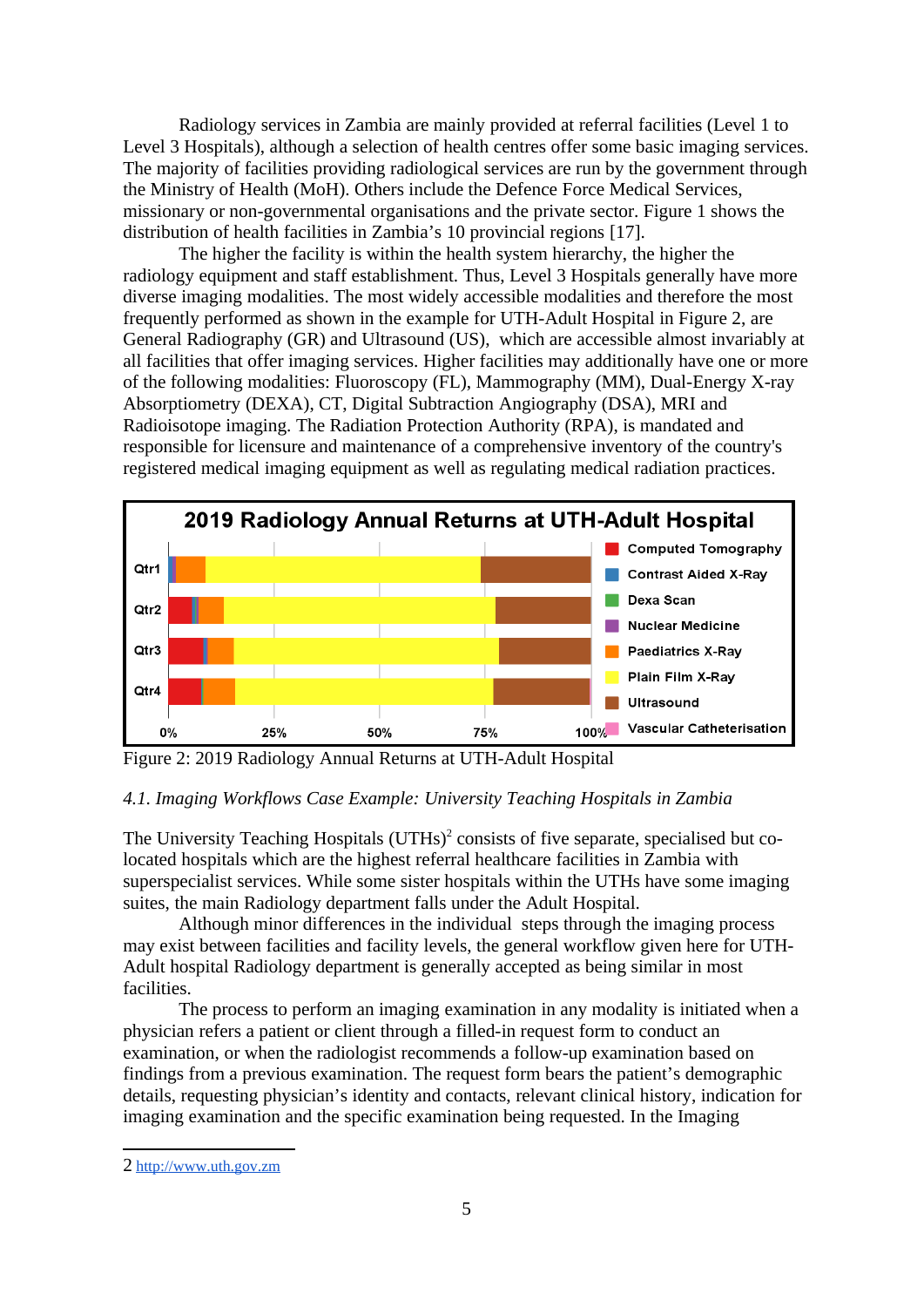Department, the patient is manually scheduled for the examination by a Radiographer according to the next available date, most often without prior verification of the information on the request form by the Radiologist. At the beginning of the procedure/examination, the patient's demographic details and examination type are entered. The images acquired during the examination are kept for a variable length of time, pending reading, either in the form of a printed cassette film or digitally saved on a compact disc. When finally other factors at play allow, the images are presented to a qualified or in-training radiologist for reading, a process which also takes variable time depending on the complexity of the findings and who the reader is and whether they require a consultant's authentication of the report before it is issued out. Following a thorough analysis and interpretation of the images, the interpreter generates, types and prints a report stating the salient findings and conclusions. Ultrasound modalities, on the other hand, take a slightly different path, with image acquisition and analysis performed simultaneously and usually ends with an immediate issuance of a handwritten report. As a result, with the exception of Ultrasound modalities where the report is issued within minutes after the examination, most other modalities take variable times ranging from hours to months for the report to be issued. The report is issued to the patient, physician or third party, who is alerted through a nonautomatically generated cell phone message. The images (analogue or digital) are surrendered along with the report. For digital images, however, copies that are retained on the imaging equipment saver are backed up on compact discs or external hard drives. It is not uncommon for finished reports to remain uncollected despite sending messages calling for their collection, resulting in a hold-up of completed reports within the department.

# *4.2. Radiological Workflow Challenges*

The current workflows and practices at UTH-Adult hospital Radiology department are monotonous with multiple interrelated challenges:

- Inadequate request forms: incompletely filled-in or ineligible request forms with no physician contact details for clarification, making the justification for imaging difficult and hindering selection of optimal imaging modality options
- Unverified request forms: this is due to non-availability of a radiologist to scrutinise the justification or relevance of the examination requested, leading to unnecessary examinations and in some instances, unnecessary radiation exposure to the patient
- Redundant and repetitive steps: repeated manual capturing of patient data at examination scheduling, imaging and reporting, making the process unduly long
- Increased examination rejects and repeats: this results from the continued use of analogue technology in some modalities such as GR and MM, and lost or spoilt examination images due to prolonged waiting times and handling. This adversely increases the patient radiation exposure and/or stay within the department
- Long patient waiting times: due to increased number of patients resulting from increased demand for imaging and long traditional radiology workflow activities
- Increased workload: is as a result of the disparity in the rate at which examinations are performed and the rate at which the examinations are concluded, leading to a pile-up effect at the reporting stage
- Difficult retrieval of historical images and reports: due to non-systematic storage of images and reports, retrieval of these is difficult. Historical Images and reports are a necessity in follow-up examinations for comparative analysis of disease interval changes, in post-treatment cases for determination of disease recurrence, in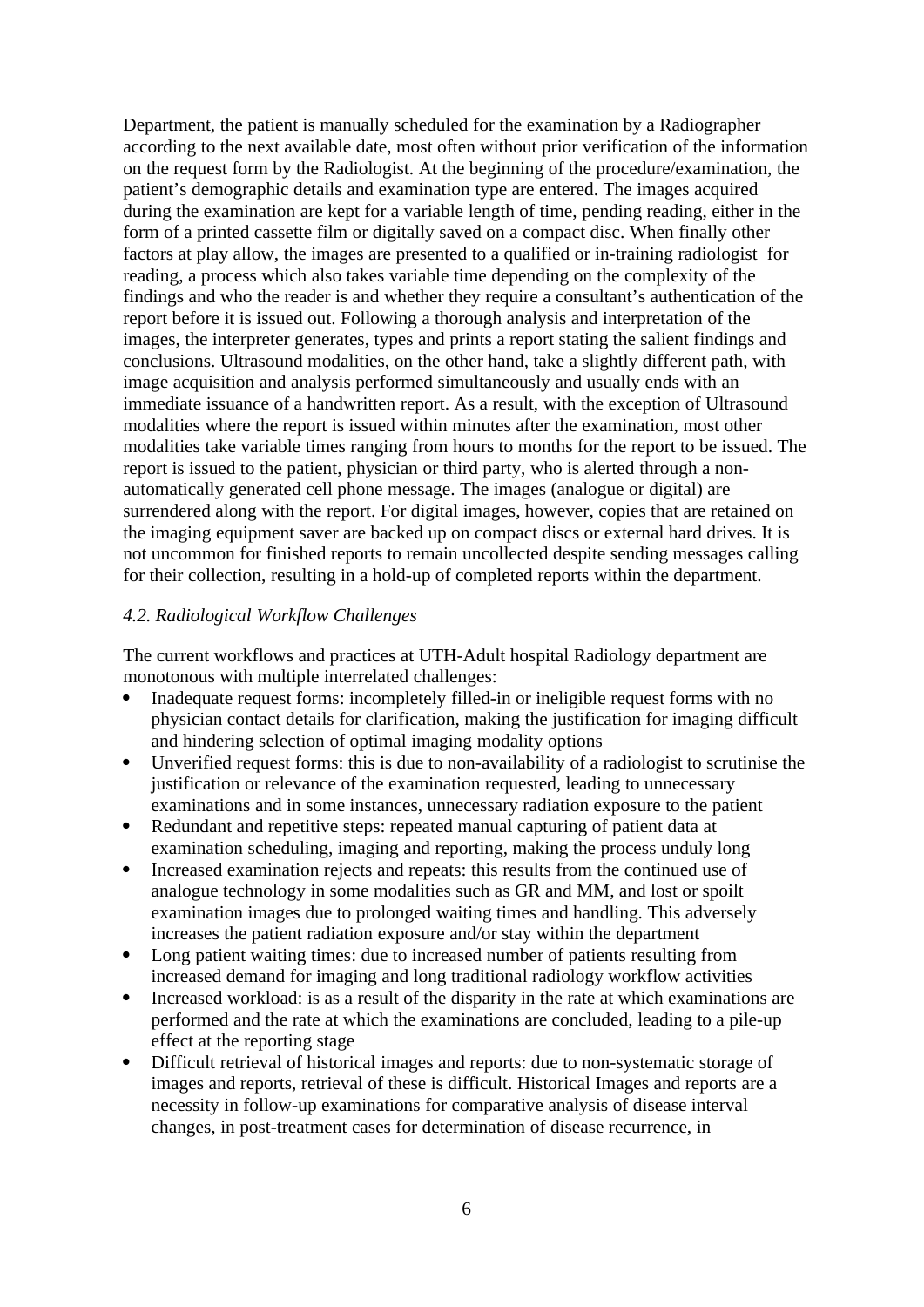postoperative cases for assessment of residual disease as well as in postoperative assessment of acceptability of corrective procedures

- Long report turnaround time: the UTHs have only two qualified Radiologists against a large volume of imaging examinations as exemplified in Figure 2—for instance, in 2019, there were a reported 92,593 medical imaging examinations in various modalities requiring interpretation. The consequence of long report turnaround time is that, salient findings with the potential to influence or completely change the patient management plan are communicated late, thereby jeopardising the potential good patient outcome
- Uncollected reports: as earlier stated, this is as a result of lack of, or use of ineffective communication strategies

## *4.3. Enterprise Imaging Implementation Challenges*

Clunie et al. explored the technical challenges of acquiring and managing enterprise images that involve visible light and further proposed solutions to the identified challenges [\[8\]](https://paperpile.com/c/tVndUg/yPZP). In addition, Towbin et al. identified crucial EI workflow challenges and solutions that have the potential to hinder successful implementation of EI strategies [\[9\].](https://paperpile.com/c/tVndUg/Rsjl) It is also widely acknowledged in literature that substantial cost and ongoing investment, requirement for good Information and Communication Technology (ICT) support service, training of users and requirement for a good understanding of complexities involved in EI implementation are the major challenges facing EI implementation in the global south [\[18\].](https://paperpile.com/c/tVndUg/PtVA) While these challenges are equally applicable to the Zambian situation, unique challenges are also identified:

- Lack of interfaced Picture Archiving and Communication System (PACS), Radiology Information System (RIS) and Hospital Information System (HIS) platforms: the greater majority of facilities and institutions lack these organised systems, significant requirements for a functional EI platform
- Use of analogue modalities: the persistent use of non-DICOM compatible systems mainly in GR, MM and FL may entail exclusion of some of the most frequently performed examinations, rendering EI implementation pointless
- Poor infrastructure and lack of consistent equipment maintenance: lack of good ICT infrastructure and old, poorly-serviced radiology equipment with frequent and long downtimes can hamper implementation of EI
- Inconsistent Internet connectivity: this may affect the effectiveness of the Teleradiology, a key element of EI that is extremely important in the current setting of a crucial shortage of radiologists
- Parallel imaging service lines: although relatively well-established in their respective departments, the imaging sections of the different departments are currently operating independently

# **5. Opportunities**

In this section, opportunities that can potentially result in the successful implementation of an EI strategy in Zambia are outlined, by referring to the key elements, proposed by Roth et al. [\[6\]](https://paperpile.com/c/tVndUg/uGM5), encompassing a successful EI program.

## *5.1. Governance and Strategy*

There are pre-existing administrative and technical structures within the departments that incorporate some form of clinical imaging, including Diagnostic Radiology, Endoscopy,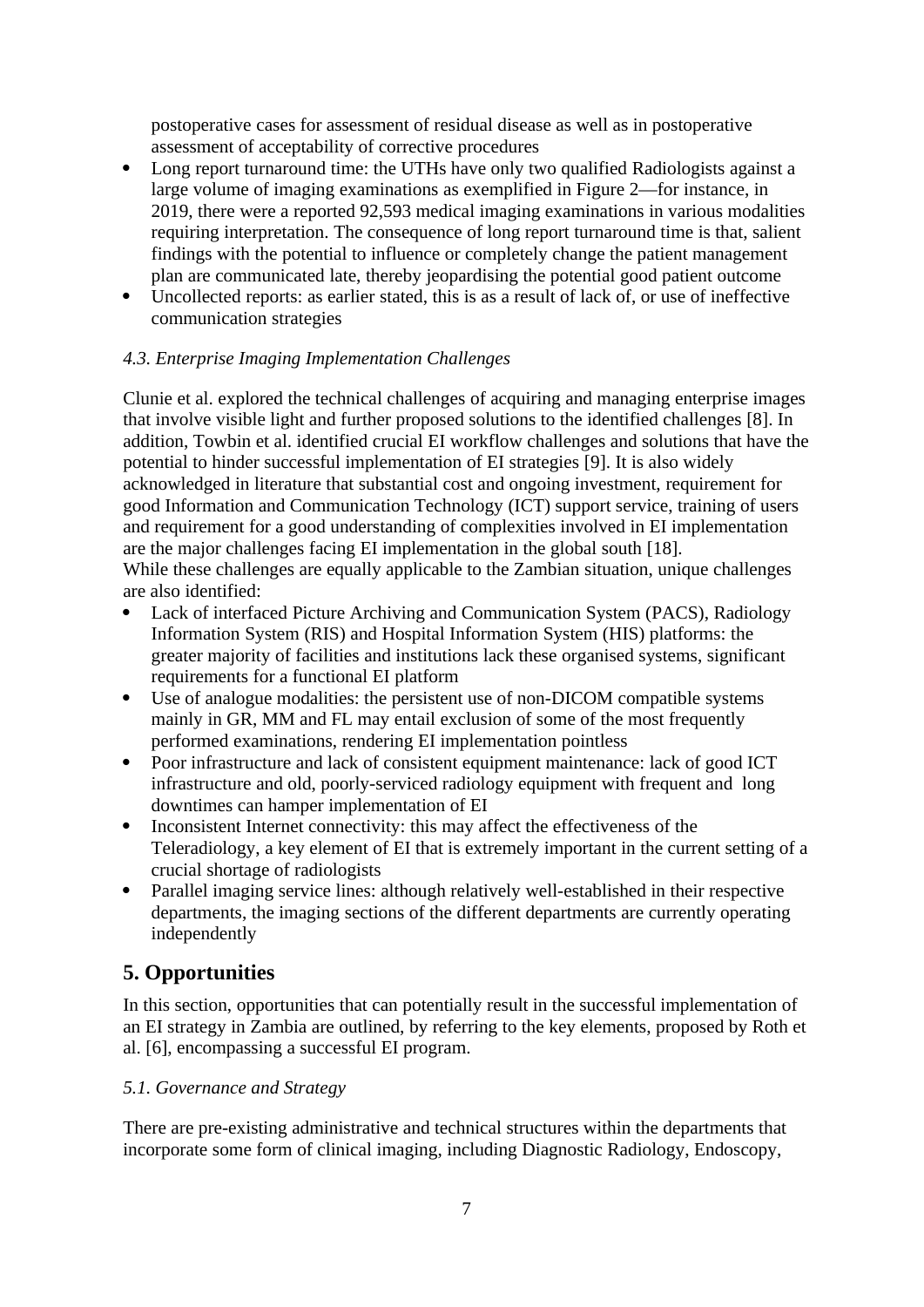Cardiology, Dermatology, Ophthalmology and Pathology. An EI platform would leverage the long-term experience gained by experts in the running of the respective imaging sections to form a competent EI governing body.

In addition, there is an Electronic Health Record (EHR) framework in place that has seen the SmartCare EHR platform being rolled out in health facilities country-wide [\[19\].](https://paperpile.com/c/tVndUg/8lDc) The existing EHR framework would make it possible for EI governance and strategies to be easily devised.

#### *5.2. Medical Imaging Content and Technological Infrastructure*

One of the major strengths of the existing ecosystem at UTHs and indeed Level 1, 2 and 3 hospitals is that there exists equipment used to produce medical images in the various modalities. While the medical images produced in these modalities are presently archived on CDs, the implementation of a PACS platform would make it possible for medical images to be archived in a scalable and easily searchable platform.

In addition, while manual, there are workflows in place that could potentially be incorporated into an EI-centric ecosystem. The existing manual workflows could potentially be integrated into the SmartCare EHR workflow in order to ensure seamless exchange of data between EI platforms and the SmartCare platform. Furthermore, although not currently operational, there is a pre-existing interconnectivity linking some provincial general hospitals to the UTHs over which digital images can be shared.

Due to the lack of availability of a PACS platform, performing analytics on historical data, in order to identify trends, is problematic. The implementation of an EI ecosystem would make historical data easily accessible, making it possible to not only analyse historical data, but also implement predictive models.

# **6. Conclusions**

In this paper, challenges and opportunities of implementing successful EI strategies were presented, using the UTHs Adult Hospital in Zambia as a case example. The challenges and opportunities were arrived at using findings from participant observations conducted by one of the authors, secondary data compiled from medical imaging reports and a literature review of the broader EI landscape. The shortage of Radiologists and the low utilisation of modern efficient and effective medical imaging strategies, such as EI, provide the motivation for the implementation of EI strategies in developing countries. The implementation of the EI strategies offer a number of potential benefits for addressing the challenges identified, through the use of effective medical imaging workflows. EI can arguably result in the drastic reduction of operational costs through the automation of workflows and, most significantly, enabling the improved efficiency of the workflows, subsequently improving patient and clinical stakeholder satisfaction. This work is set to potentially stimulate a drive, among stakeholders, towards consideration and subsequent adoption of EI strategies for improved radiological image interpretation practices in Zambia and the general global south.

# *6.1. Future Work*

The implementation of a successful EI involves a number of unexplored areas, most of which can be realised through future work. In order to comprehensively understand the Radiological landscape in Zambia and fully understand how an EI strategy could be effectively used, current research being conducted includes exploratory studies aimed at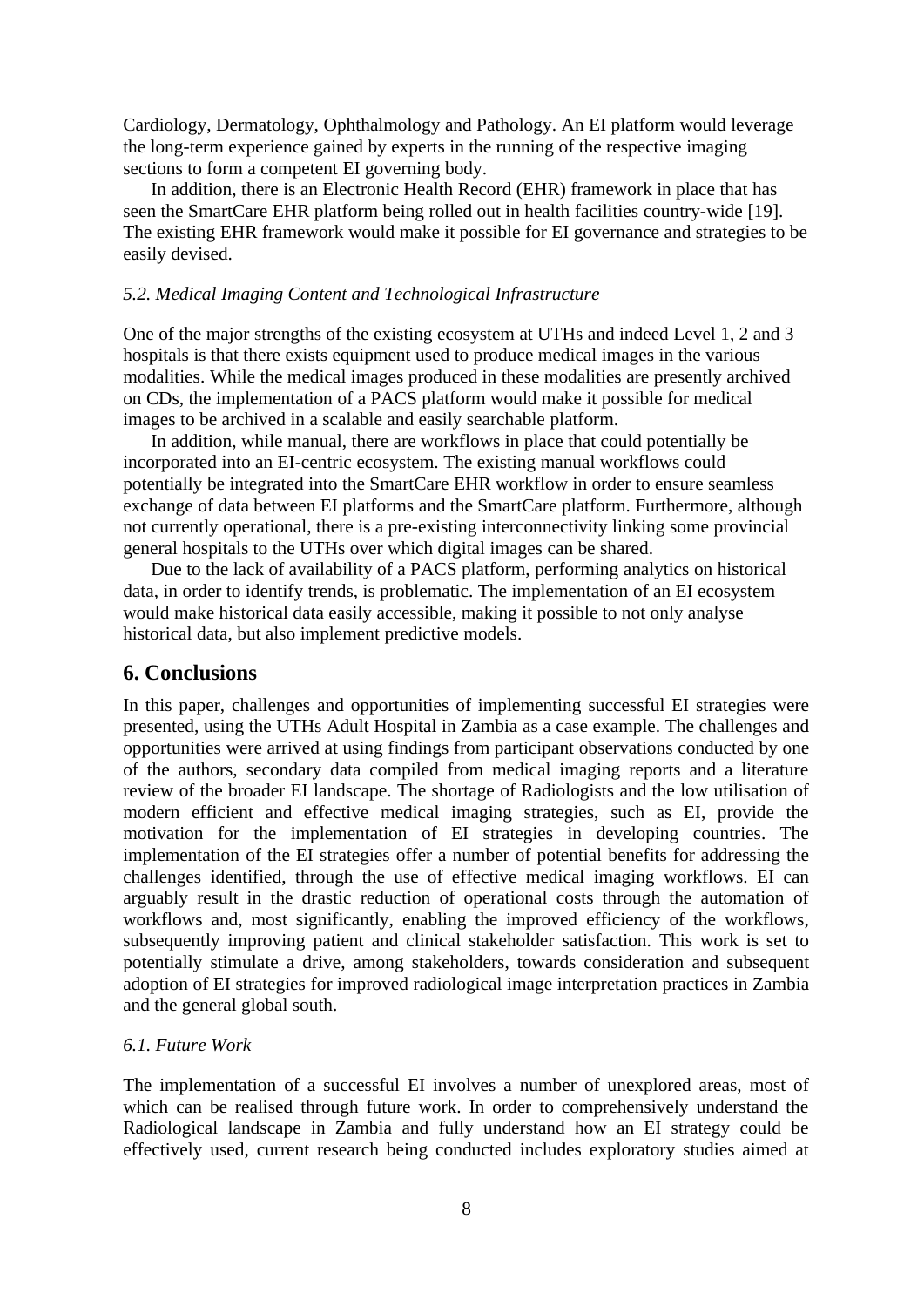understanding workflows used by key stakeholders in health facilities across Zambia. There are also ongoing plans to implement and deploy PACS and RIS platforms, to aid in timely and effective reporting. In addition, prototype machine learning models are being developed in order to demonstrate the potential benefits of EI platforms in making Radiologists more efficient and effective. Further research could explore automatic generation of reports, which are presently manually prepared.

# **7. References**

- [1] [A. R. Wuni, N. Courtier, and D. Kelly, 'Developing a policy framework to support role extension in](http://paperpile.com/b/tVndUg/hMYw)  [diagnostic radiography in Ghana',](http://paperpile.com/b/tVndUg/hMYw) *[Journal of medical imaging and radiation sciences](http://paperpile.com/b/tVndUg/hMYw)*[, vol. 52, no. 1,](http://paperpile.com/b/tVndUg/hMYw)   [Mar. 2021, doi:](http://paperpile.com/b/tVndUg/hMYw) [10.1016/j.jmir.2020.09.013](http://dx.doi.org/10.1016/j.jmir.2020.09.013) [. \[Online\]. Available:](http://paperpile.com/b/tVndUg/hMYw)  <https://pubmed.ncbi.nlm.nih.gov/33082122/> [. \[Accessed: 30-Dec-2021\]](http://paperpile.com/b/tVndUg/hMYw)
- [2] [O. Bwanga, J. M. Sichone, P. N. Sichone, and Y. B. Kazuma, 'Image Interpretation and Reporting by](http://paperpile.com/b/tVndUg/3pR4)  [Radiographers in Africa: Findings from the Literature Review and their Application to Zambia',](http://paperpile.com/b/tVndUg/3pR4) *[Med. J.](http://paperpile.com/b/tVndUg/3pR4)  [Zambia](http://paperpile.com/b/tVndUg/3pR4)*[, vol. 48, no. 2, pp. 125–135, Aug. 2021 \[Online\]. Available:](http://paperpile.com/b/tVndUg/3pR4)  <https://mjz.co.zm/index.php/mjz/article/view/877> [. \[Accessed: 30-Dec-2021\]](http://paperpile.com/b/tVndUg/3pR4)
- [3] [C. Mbewe](http://paperpile.com/b/tVndUg/072z) *[et al.](http://paperpile.com/b/tVndUg/072z) An audit of licenced Zambian diagnostic imaging equipment and personnel'*, *Pan Afr. [Med. J.](http://paperpile.com/b/tVndUg/072z)* [, vol. 36, 2020, doi:](http://paperpile.com/b/tVndUg/072z) [10.11604/pamj.2020.36.32.21043](http://dx.doi.org/10.11604/pamj.2020.36.32.21043) [. \[Online\]. Available:](http://paperpile.com/b/tVndUg/072z)  <https://www.ncbi.nlm.nih.gov/pmc/articles/PMC7388603/> [. \[Accessed: 30-Dec-2021\]](http://paperpile.com/b/tVndUg/072z)
- [4] [O. Bwanga, J. Mulenga, and E. Chanda, 'Need for Image Reporting by Radiographers in Zambia',](http://paperpile.com/b/tVndUg/c63h) *[Med.](http://paperpile.com/b/tVndUg/c63h)  [J. Zambia](http://paperpile.com/b/tVndUg/c63h)*[, vol. 46, no. 3, pp. 215–220, Dec. 2019 \[Online\]. Available:](http://paperpile.com/b/tVndUg/c63h)  <https://mjz.co.zm/index.php/mjz/article/view/560> [. \[Accessed: 30-Dec-2021\]](http://paperpile.com/b/tVndUg/c63h)
- [5] [O. Bwanga, E. Chanda, K. Mooya, A. Mwale, and B. K. Maliti, 'Radiology nursing: a little-known](http://paperpile.com/b/tVndUg/sKWl)  [speciality in Zambia',](http://paperpile.com/b/tVndUg/sKWl) *[Professional Nursing Today](http://paperpile.com/b/tVndUg/sKWl)*[, vol. 24, no. 4, pp. 11–16, Dec. 2020 \[Online\].](http://paperpile.com/b/tVndUg/sKWl)   [Available:](http://paperpile.com/b/tVndUg/sKWl) <http://pntonline.co.za/index.php/PNT/article/view/1064> [. \[Accessed: 30-Dec-2021\]](http://paperpile.com/b/tVndUg/sKWl)
- [6] [C. J. Roth, L. M. Lannum, and K. R. Persons, 'A Foundation for Enterprise Imaging: HIMSS-SIIM](http://paperpile.com/b/tVndUg/uGM5)  [Collaborative White Paper',](http://paperpile.com/b/tVndUg/uGM5) *[J. Digit. Imaging](http://paperpile.com/b/tVndUg/uGM5)*[, vol. 29, no. 5, pp. 530–538, Oct. 2016, doi:](http://paperpile.com/b/tVndUg/uGM5)   [10.1007/s10278-016-9882-0](http://dx.doi.org/10.1007/s10278-016-9882-0) [. \[Online\]. Available:](http://paperpile.com/b/tVndUg/uGM5) <http://dx.doi.org/10.1007/s10278-016-9882-0>
- [7] [C. A. Petersilge, 'The Enterprise Imaging Value Proposition',](http://paperpile.com/b/tVndUg/GR6U) *[J. Digit. Imaging](http://paperpile.com/b/tVndUg/GR6U)*[, vol. 33, no. 1, pp. 37–](http://paperpile.com/b/tVndUg/GR6U)  [48, Nov. 2019, doi:](http://paperpile.com/b/tVndUg/GR6U) [10.1007/s10278-019-00293-1](http://dx.doi.org/10.1007/s10278-019-00293-1) [. \[Online\]. Available:](http://paperpile.com/b/tVndUg/GR6U)  <https://link.springer.com/article/10.1007/s10278-019-00293-1> [. \[Accessed: 31-Dec-2021\]](http://paperpile.com/b/tVndUg/GR6U)
- [8] [D. A. Clunie, D. K. Dennison, D. Cram, K. R. Persons, M. D. Bronkalla, and H. 'rik' Primo, 'Technical](http://paperpile.com/b/tVndUg/yPZP)  [Challenges of Enterprise Imaging: HIMSS-SIIM Collaborative White Paper',](http://paperpile.com/b/tVndUg/yPZP) *[J. Digit. Imaging](http://paperpile.com/b/tVndUg/yPZP)*[, vol. 29,](http://paperpile.com/b/tVndUg/yPZP)   [no. 5, pp. 583–614, Aug. 2016, doi:](http://paperpile.com/b/tVndUg/yPZP) [10.1007/s10278-016-9899-4](http://dx.doi.org/10.1007/s10278-016-9899-4) [. \[Online\]. Available:](http://paperpile.com/b/tVndUg/yPZP)  <https://link.springer.com/article/10.1007/s10278-016-9899-4> [. \[Accessed: 31-Dec-2021\]](http://paperpile.com/b/tVndUg/yPZP)
- [9] [A. J. Towbin, C. J. Roth, M. Bronkalla, and D. Cram, 'Workflow Challenges of Enterprise Imaging:](http://paperpile.com/b/tVndUg/Rsjl)  [HIMSS-SIIM Collaborative White Paper',](http://paperpile.com/b/tVndUg/Rsjl) *[J. Digit. Imaging](http://paperpile.com/b/tVndUg/Rsjl)*[, vol. 29, no. 5, pp. 574–582, Aug. 2016, doi:](http://paperpile.com/b/tVndUg/Rsjl)  [10.1007/s10278-016-9897-6](http://dx.doi.org/10.1007/s10278-016-9897-6) [. \[Online\]. Available:](http://paperpile.com/b/tVndUg/Rsjl) [https://link.springer.com/article/10.1007/s10278-016-](https://link.springer.com/article/10.1007/s10278-016-9897-6)  [9897-6](https://link.springer.com/article/10.1007/s10278-016-9897-6) [. \[Accessed: 31-Dec-2021\]](http://paperpile.com/b/tVndUg/Rsjl)
- [10] [D. Bourgeois, 'Information Systems for Business and Beyond', 2014 \[Online\]. Available:](http://paperpile.com/b/tVndUg/544I)  <https://lib.hpu.edu.vn/handle/123456789/21478> [. \[Accessed: 31-Dec-2021\]](http://paperpile.com/b/tVndUg/544I)
- [11] [H. Primo, M. Bishop, L. Lannum, D. Cram, A. Nader, and R. Boodoo, '10 Steps to Strategically Build](http://paperpile.com/b/tVndUg/TUGV)  [and Implement your Enterprise Imaging System: HIMSS-SIIM Collaborative White Paper',](http://paperpile.com/b/tVndUg/TUGV) *[J. Digit.](http://paperpile.com/b/tVndUg/TUGV)  [Imaging](http://paperpile.com/b/tVndUg/TUGV)* [, vol. 32, no. 4, p. 535, Aug. 2019, doi:](http://paperpile.com/b/tVndUg/TUGV) [10.1007/s10278-019-00236-w](http://dx.doi.org/10.1007/s10278-019-00236-w) [. \[Online\]. Available:](http://paperpile.com/b/tVndUg/TUGV)  <https://www.ncbi.nlm.nih.gov/pmc/articles/PMC6646642/> [. \[Accessed: 23-Dec-2021\]](http://paperpile.com/b/tVndUg/TUGV)
- [12] [D. Leigh, 'SWOT Analysis', in](http://paperpile.com/b/tVndUg/vEeD) *[Handbook of Improving Performance in the Workplace: Volumes 1-3](http://paperpile.com/b/tVndUg/vEeD)*[,](http://paperpile.com/b/tVndUg/vEeD)  [Hoboken, NJ, USA: John Wiley & Sons, Inc., 2010, pp. 115–140 \[Online\]. Available:](http://paperpile.com/b/tVndUg/vEeD)  <https://onlinelibrary.wiley.com/doi/10.1002/9780470592663.ch24>
- [13] [J. P. Spradley,](http://paperpile.com/b/tVndUg/yIWD) *[Participant Observation](http://paperpile.com/b/tVndUg/yIWD)*[. 2016 \[Online\]. Available:](http://paperpile.com/b/tVndUg/yIWD)  [https://books.google.com/books/about/Participant\\_Observation.html?hl=&id=iOO5DAEACAAJ](https://books.google.com/books/about/Participant_Observation.html?hl=&id=iOO5DAEACAAJ)
- [14] [M. Egger, G. D. Smith, and A. N. Phillips, 'Meta-analysis: Principles and procedures',](http://paperpile.com/b/tVndUg/XOcx) *[BMJ](http://paperpile.com/b/tVndUg/XOcx)*[, vol. 315,](http://paperpile.com/b/tVndUg/XOcx)   [no. 7121, pp. 1533–1537, Dec. 1997, doi:](http://paperpile.com/b/tVndUg/XOcx) [10.1136/bmj.315.7121.1533](http://dx.doi.org/10.1136/bmj.315.7121.1533) [. \[Online\]. Available:](http://paperpile.com/b/tVndUg/XOcx)  <https://www.bmj.com/content/315/7121/1533.abstract> [. \[Accessed: 30-Dec-2021\]](http://paperpile.com/b/tVndUg/XOcx)
- [15] [R. G. Dyson, 'Strategic development and SWOT analysis at the University of Warwick',](http://paperpile.com/b/tVndUg/TJEh) *[Eur. J. Oper.](http://paperpile.com/b/tVndUg/TJEh)  [Res.](http://paperpile.com/b/tVndUg/TJEh)* [, vol. 152, no. 3, pp. 631–640, Feb. 2004, doi:](http://paperpile.com/b/tVndUg/TJEh) [10.1016/s0377-2217\(03\)00062-6](http://dx.doi.org/10.1016/s0377-2217(03)00062-6) [. \[Online\]. Available:](http://paperpile.com/b/tVndUg/TJEh) <https://linkinghub.elsevier.com/retrieve/pii/S0377221703000626>